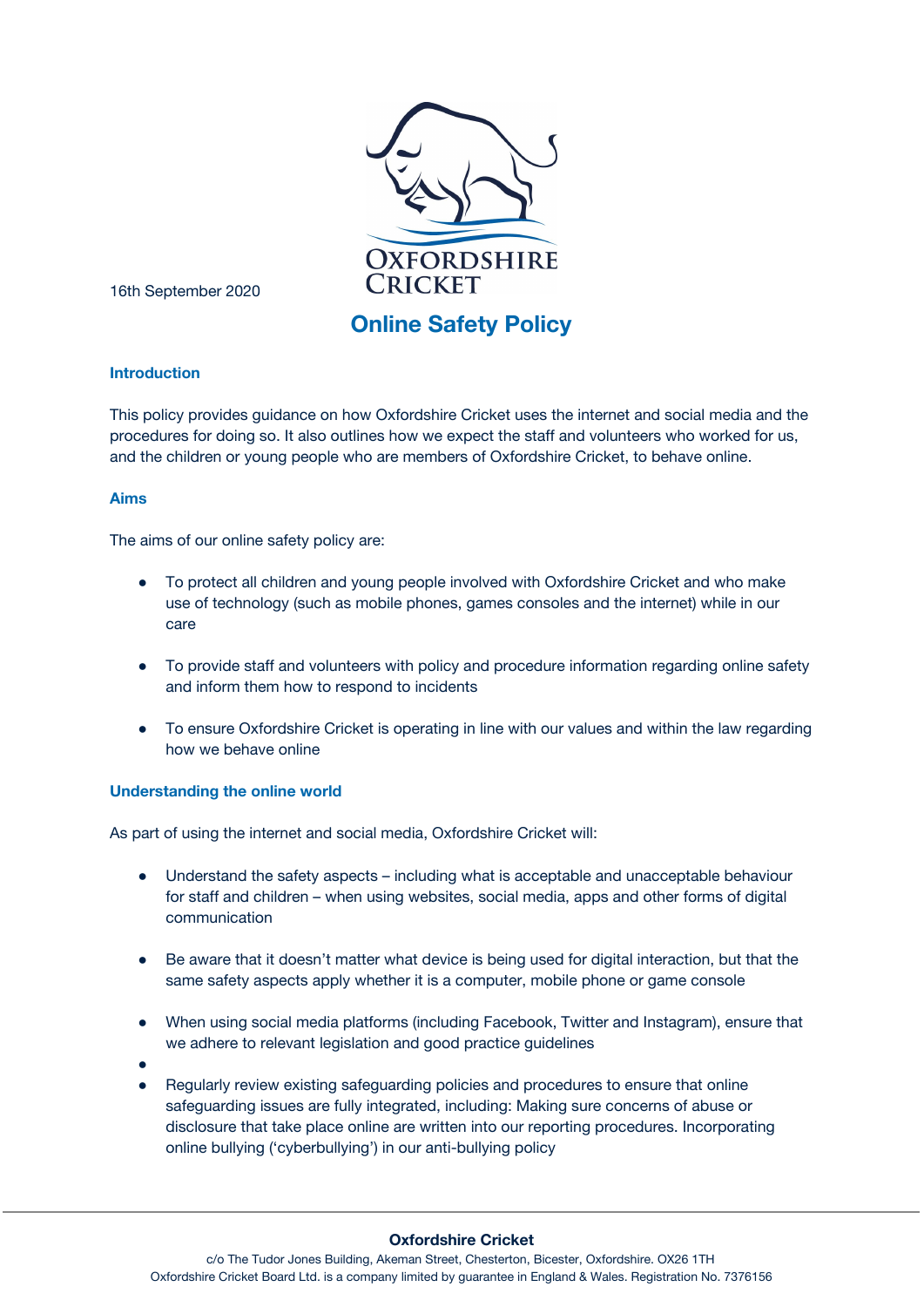● Provide training for the person responsible for managing Oxfordshire Cricket's online presence

## **Managing our online presence**

Our online presence through our website or social media platforms will adhere to the following guidelines:

- All social media accounts will be password protected, and at least 3 members of staff will have access to each account and password
- The account will be monitored by a designated person, who will have been appointed by Oxfordshire Cricket
- The designation person managing our online presence will seek advice from our designated safeguarding lead to advise on safeguarding requirements
- A designation supervisor will remove inappropriate posts by children or staff, explaining why, and informing anyone who may be affected (as well as the parents of any children involved)
- Identifying details such as a child's home address, school name, or telephone number shouldn't be posted on social media platforms
- Any posts or correspondence will be consistent with our aims
- We'll make sure children and young people are aware of who manages our social media accounts and who to contact if they have any concerns about the running of the account
- Parents will need to give permission for photographs or videos of their children to be posted on social media
- All of our accounts and email addresses will be appropriate and fit for purpose

#### **What we expect of staff and volunteers**

- Staff should be aware of this policy and behave in accordance with it
- Staff should seek the advice of the designated safeguarding lead if they have any concerns about the use of the internet or social media
- Staff should not 'friend' or 'follow' children or young people from personal accounts on social media
- Staff should make sure any content posted is accurate and appropriate, as young people may 'follow' them on social media
- Staff should not communicate with young people via personal accounts or private messages
- Rather than communicating with parents though personal social media accounts, staff should choose a more formal means of communication, such as face to face, in an email or in writing, or use an organisational account, profile or website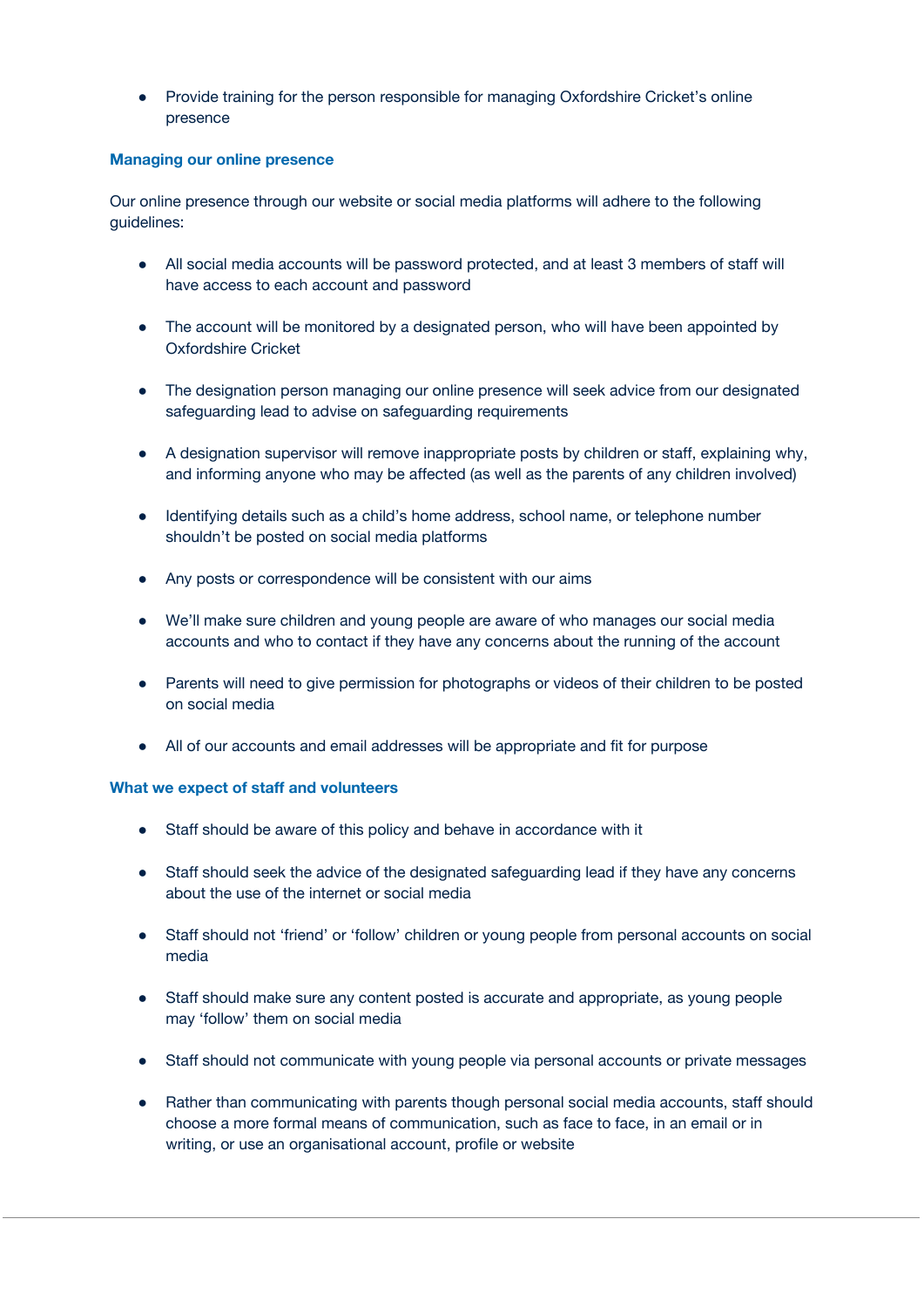- Staff should avoid communicating with children or young people via email outside of normal office hours
- Emails should be signed off in a professional manner, avoiding the use of emojis or symbols such as 'kisses' ('X's)
- Any disclosures of abuse reported through social media should be dealt with in the same way as a face to face disclosure, according to our reporting procedures
- Smartphone users should respect the private lives of others and not take or distribute pictures of other people if it could invade their privacy
- Staff and young people must not engage in 'sexting' or send pictures to anyone that are obscene, indecent or menacing

## **What we expect of children and young people**

- Children should be aware of this online safety policy and agree to its terms
- We expect children and young people's behaviour online to be consistent with the guidelines set out in our acceptable use statement. Child should follow the guidelines set out in our acceptable use statement on all digital devices, including smart phones, tablets and consoles

## **Using mobile phones or other digital technology to communicate**

When using mobile phones (or other devices) to communicate by voice, video or text (including texting, email and instant messaging), we'll take the following precautions to ensure young people's safety:

- Staff will avoid having children or young people's personal mobile numbers and will instead seek contact through a parent or guardian
- We'll seek parental permission on each occasion we need to contact children or young people directly; the purpose for each contact will be clearly identified and agreed upon
- A method of accountability will be arranged, such as copies of texts also being sent to the designated welfare officer or to parents
- Texts will be used for communicating information such as reminding children or young people about upcoming events, which kit to bring or practice timings – and not to engage in conversation
- If a young person misinterprets such communication and tries to engage a staff member in conversation, the member of staff will take the following steps
- 1. End the conversation or stop replying
- 2. Suggest discussing the subject further at the next practice or event
- 3. If concerned about the child or young person, provide contact details for the designated welfare officer or appropriate agencies